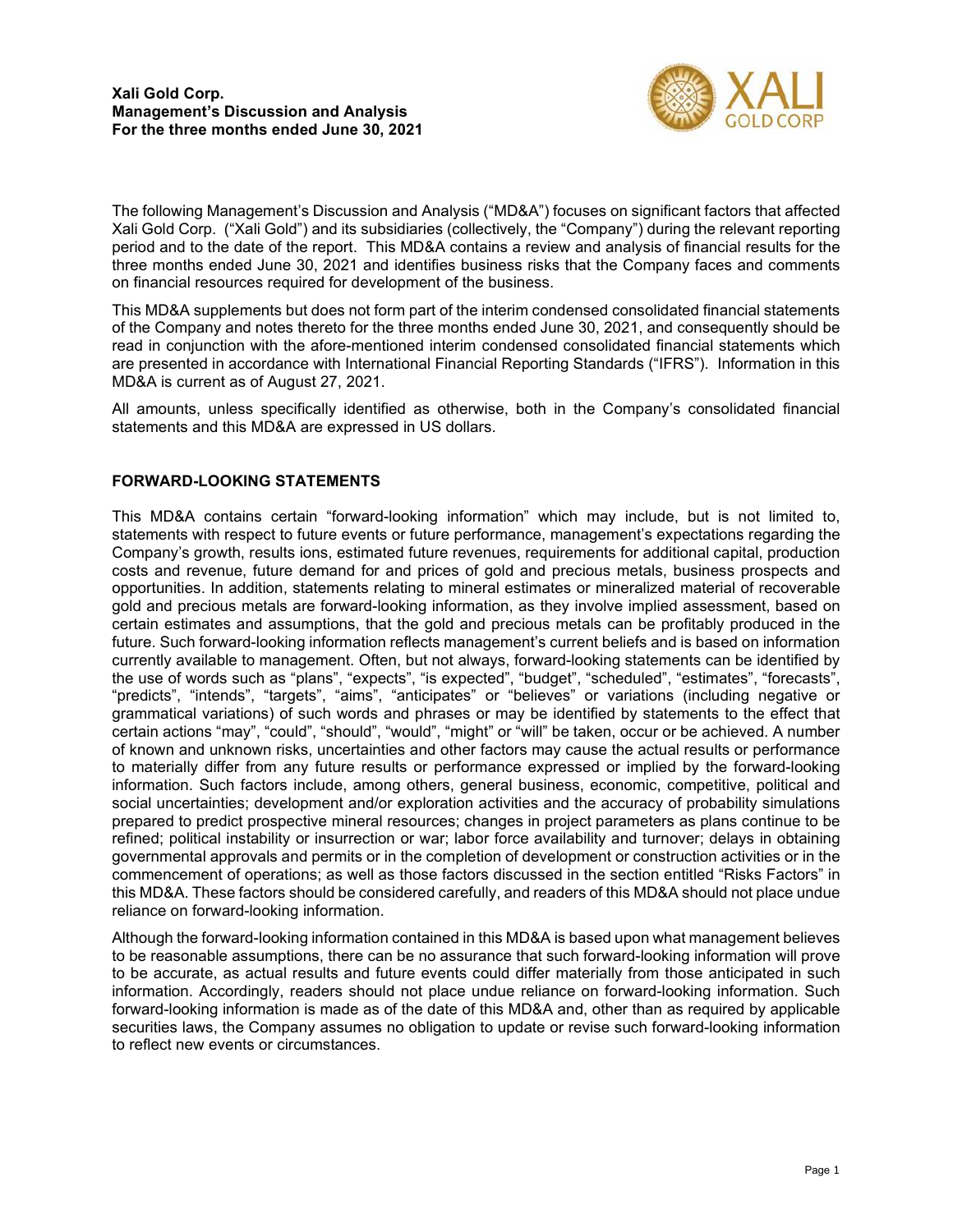

## **USE OF NON-GAAP MEASURES**

In this document, we refer to terms that do not have any standardized meaning prescribed by International Financial Reporting Standards ("IFRS"). Usage of these terms may vary from the usage adapted by other companies and cannot be reconciled to comparable terms in the issuer's interim condensed consolidated financial statements for the three months ended June 30, 2021.

In this document and in the Company's consolidated financial statements, unless otherwise noted, all financial data is prepared in accordance with IFRS.

## **BUSINESS OVERVIEW**

Xali Gold Corp. is a Vancouver, Canada based mineral exploration company engaged in the acquisition, exploration and development of mineral rights interests in Mexico, Peru and Canada. The Company is in the exploration stage as its properties have not yet reached commercial production.

In April 2020, Xali Gold launched a comprehensive growth strategy to acquire gold and silver projects with near surface exploration potential, near-term production potential and previous mining histories. Xali Gold plans to advance our growing bank of gold and silver assets internally and/or with industry partners.

The initial step in this strategy was the acquisition of the SDA Plant in Mexico, suitable for treating high grade gold and silver mineralization, along with the acquisition of rights to the El Dorado gold and silver historic mines. An LOI was entered into with Magellan Acquisitions in April 2020 and a Definitive Agreement was signed in September of 2020, which was modified in December 2020.

The second step in the new strategy was entering into a profit-sharing agreement on the potentially leachable Cocula Gold Project in Mexico. In addition to the already identified potential for inexpensive extraction processes such as leaching, it has excellent additional near surface exploration potential.

The Company is currently evaluating other properties complementary to the SDA plant and El Dorado or stand alone such as the Cocula Gold Project.

El Oro, a district scale gold project encompassing a well-known prolific high-grade gold-silver epithermal vein system in Mexico, remains as our flagship asset. The project covers 20 veins with past production and more than 57 veins in total, from which approximately 6.4 million ounces of gold and 74 million ounces of silver were reported to have been produced from just two of these veins *(Ref. Mexico Geological Service Bulletin No. 37, Mining of the El Oro and Tlapujahua Districts. 1920, T. Flores\*).* Modern understanding of such systems indicates that several of the El Oro district's veins hold excellent discovery potential.

On December 8, 2020, the Company incorporated a wholly owned subsidiary Minera Xali Oro S.A. de C.V. to hold and operate all of the new assets in Western Mexico.

Since December 23, 2020, the Company has engaged technical experts for both permitting and deposit modelling. Three dimensional models have been built for the El Oro, Cocula and El Dorado mineral deposits to assist in understanding the deposits, identifying higher grade zones and drill targets. Permitting has also been underway for drilling at El Dorado and Cocula. Since January 2021, there have been several news releases giving updates on this progress.

In July 2021, the Company entered into an option agreement to acquire 100% interest in the Victoria Property in the Central Region of Newfoundland and Labrador, where major gold discoveries have recently been made. The Victoria property is just 3km southwest of Marathon's Valentine Gold Project where defined (Measured and Indicated) reserves reach 3.14 million ounces gold and Inferred resources of 1.00 million ounce and mine construction is expected to commence in early 2022. (\*There are no assurances that similar results would be obtained on Xali Gold's Victoria Property.)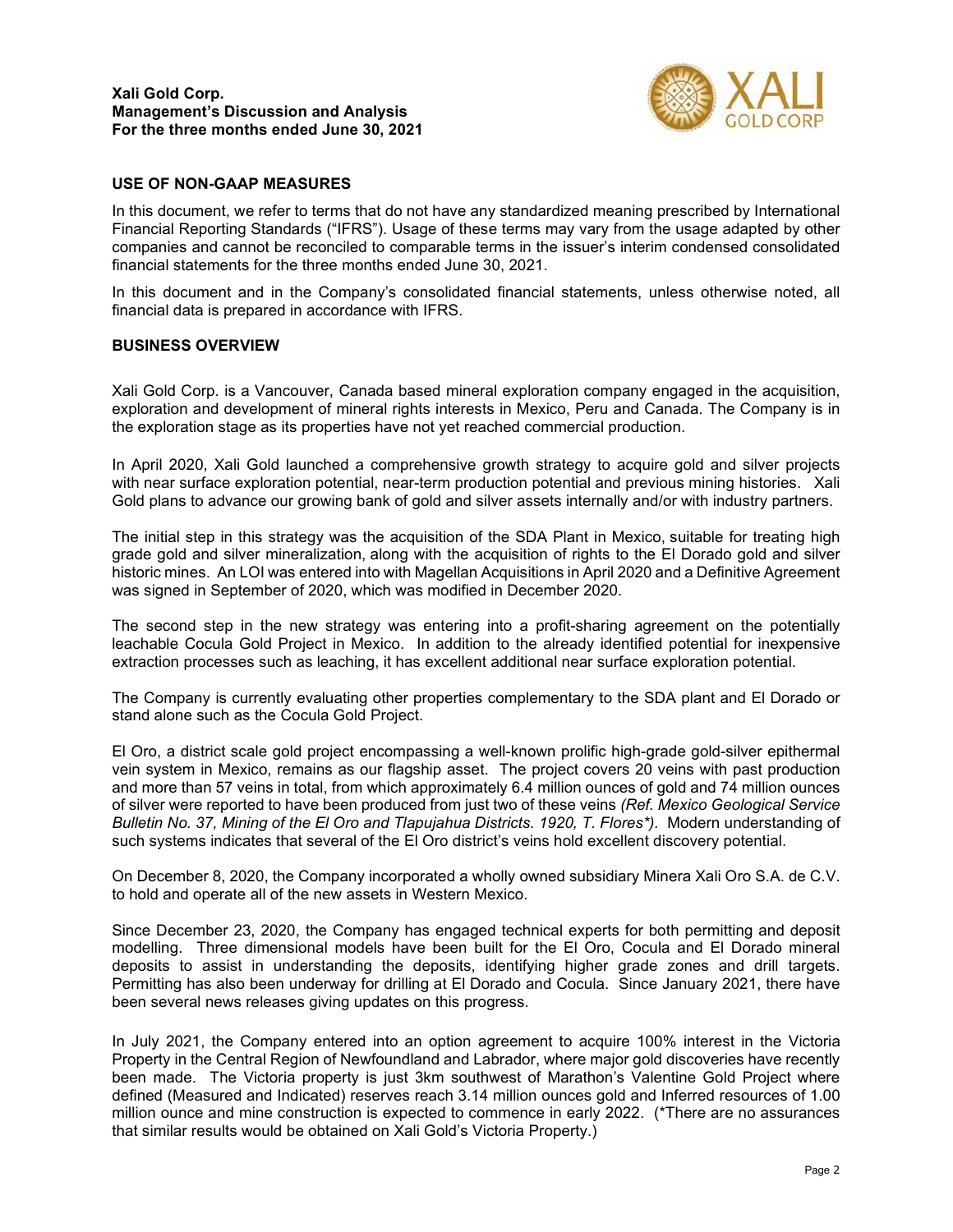

## **PROJECT SUMMARIES**

**Mexico** 

## **El Oro Property**

The Company's principal asset is the El Oro gold-silver property located in the states of Mexico and Michoacán, Mexico ("El Oro Property"). The Company holds a 100% interest in the El Oro Property, having purchased the remaining 30% from a wholly owned subsidiary of Goldcorp Inc. in January 2017. Management has been reviewing all previous exploration results on the project and re-focusing targets for future exploration. One key area is the border zone of the historical Esperanza and Mexico Mines where several high-grade gold-silver intersections in several veins and structures were intersected by previous drilling by the Company. Since this area was drilled, a structural study identified north-easterly controls to high grades, which fits the nature of this mineralized zone. A three dimensional model has recently been developed which will assist in targeting future drilling on this border area as well as 31 other recently identified exploration targets.

In addition to the El Oro (Hard Rock-Lode) Property, the Company has the right (since 2013) to process tailings left from pre-1930s milling of ores from the Mexico mine on the San Rafael vein in the El Oro District ("Mexico Mine Tailings"). The Mexico Mine Tailings have had extensive historic and recent assessments including drill testing and metallurgical test work. In addition to the Mexico Mine Tailings, the Company has a right of first refusal to also process three other tailings deposits. All four tailings deposits lie within the town of El Oro and are adjacent to existing road access, power and water services. Studies by the Company have determined that the Mexico Mine Tailings contain an Inferred Resource\* of 1,267,400 tonnes grading 2.94 grams per tonne ("g/t") gold, 75.12 g/t silver containing 119,900 ounces of gold and 3,061,200 ounces of silver. \*Note: Mineral Resources are not Mineral Reserves and do not have demonstrated economic viability. All figures have been rounded to reflect the accuracy of the estimate. For more information, see "National Instrument 43-101 Technical Report on the Inferred Mineral Resource Estimate of the Mexico Mine Tailings" prepared by Nadia Caira, P.Geo. and Allan Reeves, P.Geo., dated August 25, 2014 with an effective date of July 8, 2014, available at <u>www.sedar.com</u>.

In September 2017, the Company entered into a revised agreement with the Municipality of El Oro ("Municipality") for the access and processing rights to the tailings deposits. The agreement now provides the Company with the right to recover all available gold and silver from the tailings deposit and pay to the Municipality an 8% net profits interest. The Company is also entitled to retain the first \$1,500,000 of the 8% net profits interest payable to the Municipality.

On March 8, 2016, the Company entered into an agreement with Sun River Gold Corp. ("SRG" or "Sun River") to grant SRG the right and option to earn a 51% interest in the Company's tailings project in El Oro Mexico. On November 9, 2018, the 2016 Agreement was superseded by a new Letter of Intent ("LOI") granting SRG the right and option to further test and, if proven economic, develop and operate the Company's tailings project in El Oro Mexico through an indirect ownership of Xali Gold´s Mexican subsidiary, CCM EL Oro Jales, S.A. de C.V. ("CCM El Oro Jales"), according to the agreement CCM EL Oro Jales executed with the Municipality.

Sun River is a private mining company registered in Nevada and owned and operated by experienced gold mining investors, mineral economists, metallurgists, metallurgical engineers and business development entrepreneurs. The Board of SRG currently comprises four owners/directors most of whom have fifteen or more years working in Mexico exploring, permitting and operating mines.

The LOI was superseded by a definitive agreement signed in November 2018. In order to exercise the option, Sun River was required to make staged payments totaling \$300,000 (paid); bring the mine tailings properties into commercial production by October 30, 2021 (extended to April 30, 2022 due to delays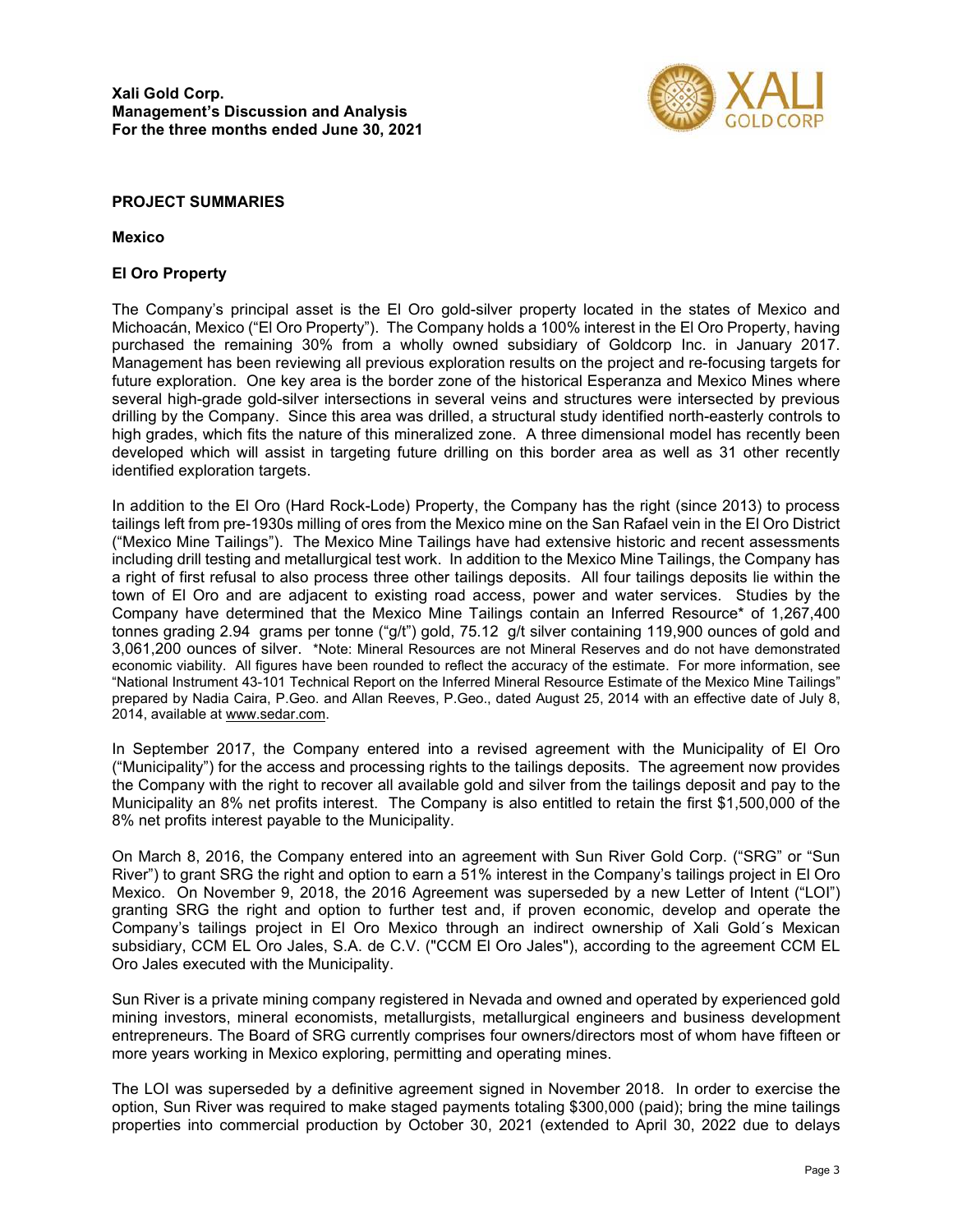## **Xali Gold Corp. Management's Discussion and Analysis For the three months ended June 30, 2021**



caused by COVID); and grant to the Company a 10% net profits interest life of mine royalty on production from the properties. SRG reduced the net profits interest payable to the Company to 5% by paying an additional \$200,000. If commercial production has been achieved on time, Sun River will indirectly acquire a 100% interest in CCM El Oro Jales.

SRG is also responsible for the obligation to pay an additional 8% net profits interest to the Municipality (the "El Oro Royalty"). Xali Gold (through its Mexican subsidiary CCM El Oro Jales) has the right to recover all available gold and silver from the Mexico Mine Tailings deposit and pay to the Municipality an 8% net profits interest royalty, after retaining the first \$1,500,000 from the El Oro Royalty. Sun River must direct the first \$1,500,000 from the El Oro Royalty to the Company. Therefore, upon commercial production, the Company will start receiving a 5% net profit interest royalty as well as the first \$1,500,000 of the El Oro Royalty.

For the year ended March 31, 2017, bi-annual land holding payments were made by Goldcorp. When the Company acquired the remaining 30% of the El Oro property in January 2017, these payments became the responsibility of the Company, and, as at June 30, 2021 \$1,347,370 (March 31, 2021 - \$1,255,427) has been accrued as a liability to the Mexican government for land holding costs.

During the year ended March 31, 2019, the Company recorded an impairment charge of \$7,949,175 on the El Oro property. The charge was in keeping with the Company's accounting policies and IFRS. Should the circumstances arise in the future, IFRS permits a reversal of charges. The Company will be maintaining the title to the property and will continue to seek opportunities to advance the project.

# **Western Mexico**

On April 28, 2020, the Company announced the signing of a Memorandum of Understanding ("MOU") with Magellan Acquisitions which gave Xali Gold the right to earn up to a 100% interest in the SDA Plant and take over a lease agreement on the El Dorado property, both located in Nayarit State, Mexico.

# **El Dorado Gold-Silver Project**

The El Dorado Gold-Silver Project is located in the Pacific Coastal Plain, State of Nayarit. within a district of epithermal vein systems. A number of prospective exploration targets have been defined along the El Dorado Vein structure related to historic mines (reported to have produced high grades), anomalous geochemical sample results and zones of structural complexity.

The principal vein system is the El Dorado epithermal vein trend with a main vein outcropping over 1.5km in length and additional discontinuous outcrops indicate a strike length of 3.5km. This structure hosts multiple mineralized zones including high-grade veins potentially minable underground, and lower-grade bulk tonnage stockwork zones that are observed to extend over tens of metres ('m") in width in both the hanging wall and footwall of the El Dorado vein system. In addition to the vein material there is also high level silicification and argillic alteration in outcrop, potentially indicative of good depth potential to the mineralizing system. (Magellan Gold Corporation, Form 10-K Annual Report US SEC dated Dec 31, 2018, File No. 333-174287)

El Dorado lies 50km south of the SDA Plant, 70km north-northwest of Tepic, the state capital, and 180km southeast of Mazatlan, Sinaloa. The project has excellent road and rail infrastructure. The property comprises a 50-hectare concession and was held under option by Magellan's wholly-owned subsidiary Minerales Vane 2 S.A. de C.V. from a Mexican private company, Ingenieros Mineros S.A. de C.V.

In May 20, 2021, the Company signed a new Exploration and Production Agreement ("EPA") with Ingenieros Mineros, S.A. de C.V. ("IMSA") on the El Dorado Gold-Silver Project. The EPA gives Xali Gold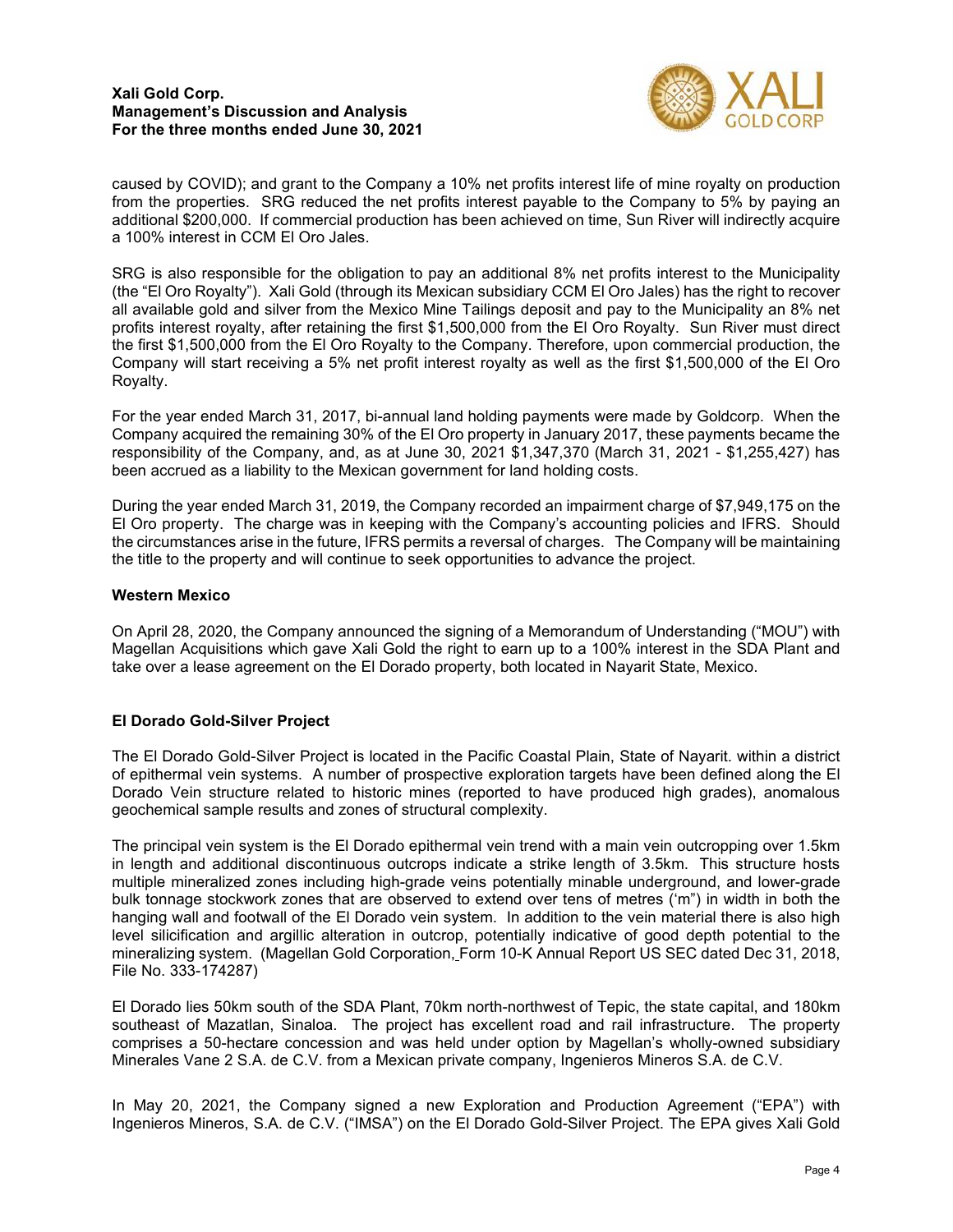

the right to explore and produce gold, silver, and other metals for life of mine with the following obligations: (all amounts are in US\$):

- Annual payments of \$30,000 until the commencement of commercial production, maximum of 5 years;
- A minimum of US\$60,000 per year after 5 years or upon commencement of production;
- During commercial production, a net smelter royalty ("NSR") of:
	- $\circ$  3.5% until payments reach an aggregate amount of \$350,000; of which \$200,000 is payable in cash and \$150,000 in XGC shares (using a 30 day VWAP (volume weighted average share price))
	- $\circ$  3.0% to an aggregate of \$600,000
	- $\circ$  2.5% to an aggregate of \$850,000
	- o 1.0% through the Life of Mine/Operations

All annual payments will be credited towards the NSR payments

## **SDA Mill**

The "SDA Plant" is a processing plant located in San Dieguito de Arriba, Nayarit State, Mexico. The plant comprises equipment, tools, supporting infrastructure and other facilities required to process ore and recover precious and base metals in the form of flotation concentrates. The plant also includes a precious metals leach circuit - Merrill Crowe system and associated assets, licences and agreements. The plant lies within the historically productive Sierra Madre Occidental mineralized belt.

The plant was operational from 2007 to April 2017 (by former owner Minerales Vane S.A. de C.V.), processing ore from various operators in the region on a toll basis. Subsequently the plant was operational in February of 2019 for the processing of a bulk sample of approximately 600 tons. Due to challenges in the consistent acceptable recovery rates, that test failed to result in a toll processing contract, and the plant has not operated since.

On September 23, 2020, the Company signed a definitive agreement with Magellan Acquisition Corp. ("Magellan"). The agreement gives the Company the right to earn up to a 100% interest in the SDA Plant by completing the following:

- i) A payment of \$5,000 upon signing (paid);
- ii) 5,000,000 common shares upon the completion of due diligence and the signing of a definitive agreement to earn a 10% interest (issued);
- iii) Staged issuances of Common shares to acquire 20, 30, 50, 70 or 100% interest which would total a value of \$1,420,000 and may not exceed 33,500,000 common shares if the Company choses to acquire 100% (by March 23, 2023) (1,428,571 shares issued on July 5, 2021);

As of June 30, 2021, the Company has recorded \$198,675 of acquisition costs in unproven mineral right interests in the Consolidated Statements of Financial Position.

## **Cocula**

The Cocula Project is one of two cornerstones in Xali's Western Mexico production platform, targeting near term, low cost production potential by leaching. The project is located within the Ameca Mining District of Jalisco State which is home to Agnico Eagle's El Barqueño Project and Endeavor Silver's Terronera Project.

Timmins Gold Corp. explored the Cocula Property between 2007 and 2011 through a series of comprehensive exploration programs which included geological mapping, geochemical sampling, trenching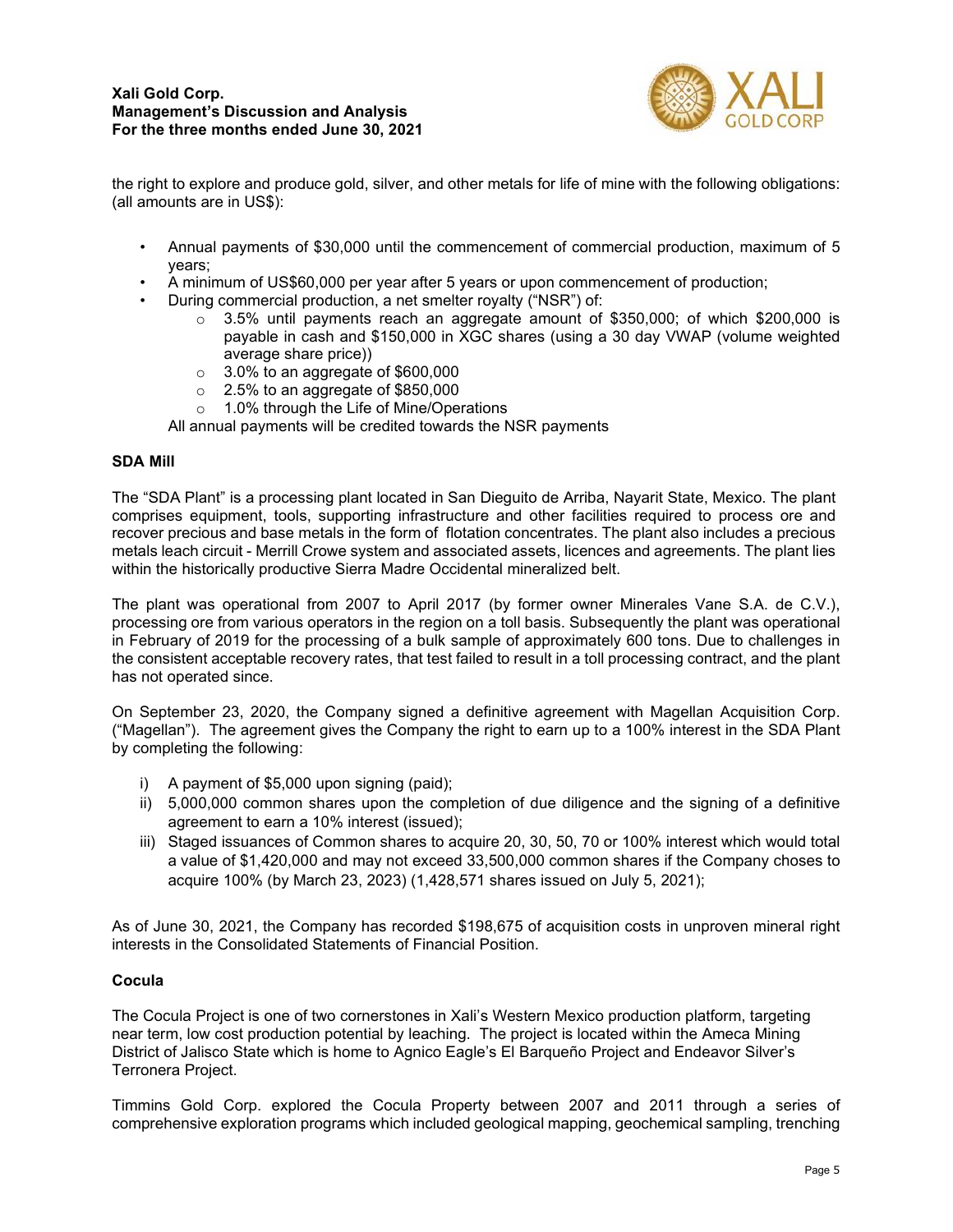## **Xali Gold Corp. Management's Discussion and Analysis For the three months ended June 30, 2021**



and 1,974m of Reverse Circulation ("RC") drilling. Significant results included 54m grading 4.97 g/t gold in a trench across the center of the mineralized area. An RC hole drilled beneath this trench encountered 37.5m grading 1.3 g/t gold including 7.5m grading 5.8 g/t gold from surface to a 7.5m depth. Near and atsurface, mineralization delineated by drilling and trenching has been traced for at least 800m along strike within a NW-S[E trending fault zone. h](https://xaligold.com/projects/mexico/western-mexico/cocula-western-mexico/history/)ttps://xaligold.com/projects/mexico/western-mexico/cocula-westernmexico/history/

The Company has reviewed all reports and data available and considers there is potential for conceptual exploration targets including a lower grade/higher tonnage, potentially leachable deposit including a higher grade/lower tonnage core of the deposit. Based on all of the existing exploration data and previous resource estimates to date the Company believes the Conceptual Exploration Targets have potential for: 500,000 to 6,000,000 tonnes grading from 0.5 g/t Au to 2.75 g/t Au containing between 50,000 and 100,000 oz Au with secondary credits from silver, lead, zinc and copper. The above is based on exploration to date by Timmins and others and does not include additional exploration potential. The potential quantity and grade described above is conceptual in nature, in that there has been insufficient exploration to define a mineral resource and it is uncertain if further exploration will result in the target being delineated as a 43-101 compliant mineral resource.

Check sampling conducted in October 2020 by Ing. Humberto Hernandez, Geological Engineer, member of Asociación de Ingenieros Mineros, Metalúrgistas y Geólogos de México, has confirmed grades of 5.663 g/t gold over 6m and 4.322 g/t gold over 8m in quartz breccia bodies which also contain galena and sphalerite.

On September 4, 2020, Xali Gold Corp. entered a Definitive Agreement for profit sharing on the Cocula Gold Project which gives Xali Gold the right to retain 70% of profits that may be derived from mining and processing on the property.

As part of this agreement Xali has the obligation to pay to the vendor the following fixed payments (US\$):

- 1. \$10,000 upon signing of the Letter of Intent (paid);
- 2. \$20,000 upon signing of a Definitive Agreement ("DA") and completion of due diligence within 60 days;
- 3. \$210,000 in staged payments to be made every 6 months over a 36 month period starting 6 months after signing the DA (First one paid June 2021)
- 4. Upon commencement of production, the owner of the Property will receive a minimum consideration of \$25,000 per quarter deductible from mining profits for each quarter.

It will be Xali Gold.'s responsibility to put the Property into production and the Lopez Family will retain 25% of the profits derived from mining, processing and product sales. The Company is also obligated to pay 5% of profits to Mingeo International as a finders fee such that the Company will have the rights to retain 70% of all profits. Mingeo is a non-arms length party.

Should the Company be unable to reach commercial production within three years of the execution date, it has the right to extend the term for an additional two years in the event it is demonstrated by one or more mining experts paid by the Company that such extension is needed for the commencement of the commercial production.

## **Peru**

As at June 30, 2021, the Company has recorded no new impairments (March 31, 2021 - \$284,576) on the Tres Marias and Las Brujas properties. Management has no immediate plans to pursue exploration on the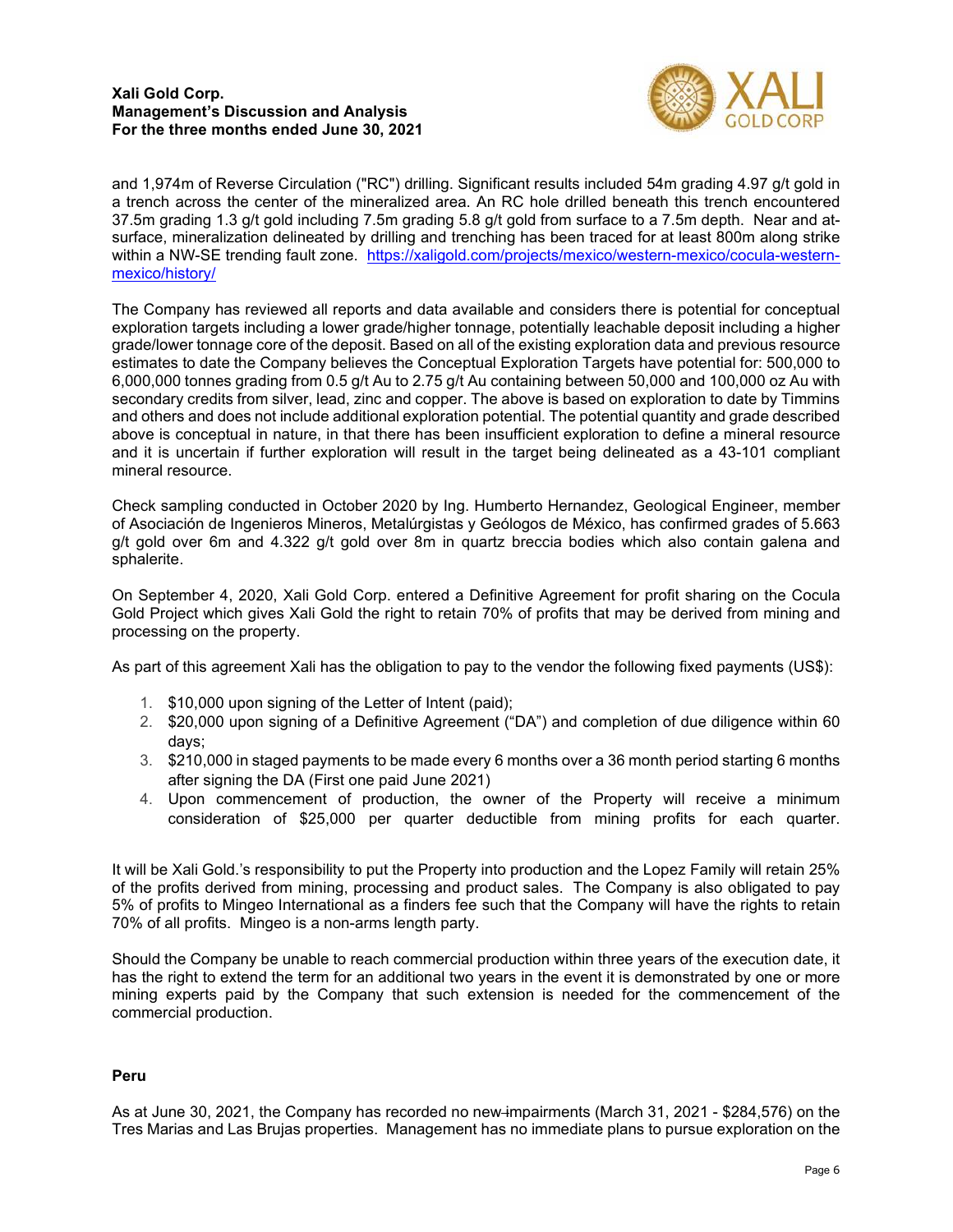

properties, however the Company will continue to maintain the title and seek opportunities. These properties are early-stage gold and gold-silver exploration projects in Peru.

# **Canada - Victoria Property**

On July 12, 2021, the Company entered into an option agreement (the "Agreement") to acquire 100% interest in the Victoria property located in Newfoundland and Labrador. The Property comprises 79 claims.

To acquire 100% interest in the Victoria property, the Company must complete the following:

- Issuing a total of 3.5 million shares over 3 years
- Making payments of a total of CDN \$100,000 over 3 years
- Funding exploration activities of CDN \$650,000 over 3 years

This agreement is subject to a 2.0% NSR. The Company has the right to buyback 1% of the NSR for CDN \$1,000,000 at any time. A finder's fee of 5% will be paid (in common shares of XGC) on each installment of the 3,500,000 shares to be issued over three years to the Optionors.

The Victoria Property is located in Central Newfoundland and Labrador, named as one of the top 10 mining jurisdictions in the world (Fraser Institute 2021).

The property demonstrates excellent exploration potential for gold mineralization, due to its location within the structurally controlled gold belt as well as distinctive magnetic-geophysical anomalies identified, and high-grade gold discovered in glacial till samples and bedrock samples of quartz veins on the property. The high-grade gold intervals from glacial till reaching 178 g/t, 66.7 g/t and 10.1 g/t were discovered by Rubicon Minerals Corporation in 2003. The gold-bearing quartz veins occur within 50m of two of these till samples and contain 10.45 g/t and 66.7 g/t gold. Further exploration was likely hampered by the lack of ground access which required helicopter support however, several quad trails have now opened up access on the property.

The Victoria property owners have received an exploration permit from the Newfoundland government, which allows the Company to conduct prospecting, geochemical surveys and ground geophysics. Field work is planned to commence at the end of Q3 2021.

# **CONSOLIDATED OPERATING HIGHLIGHTS FOR THE THREE MONTHS ENDED JUNE 30, 2021 AND 2020**

| <b>Operating Highlights</b> | June 30, 2021 |        | June 30, 2020 |        | Change |        |
|-----------------------------|---------------|--------|---------------|--------|--------|--------|
| <b>Mexico</b>               |               |        |               |        |        |        |
| Project administration      |               | 16,385 |               | 8,178  |        | 8,207  |
| Mining fees - El Oro        |               | 56.466 |               | 49.442 |        | 7,024  |
| Total                       |               | 72,851 |               | 57,620 |        | 15,231 |

## **Three Months Ended June 30, 2021 Compared to the Three Months Ended June 30, 2020**

The following is a comparison of the exploration costs incurred above for the three months ended June 30, 2021, with those incurred in the three months ended June 30, 2020.

Project administration - Costs included in project administration are salaries for the staff on site at El Oro and the costs of maintaining the base camp operations at El Oro. These costs have increased as the Company contracted the services of a mine advisor and are preparing a data integration 3D modelling in the current year.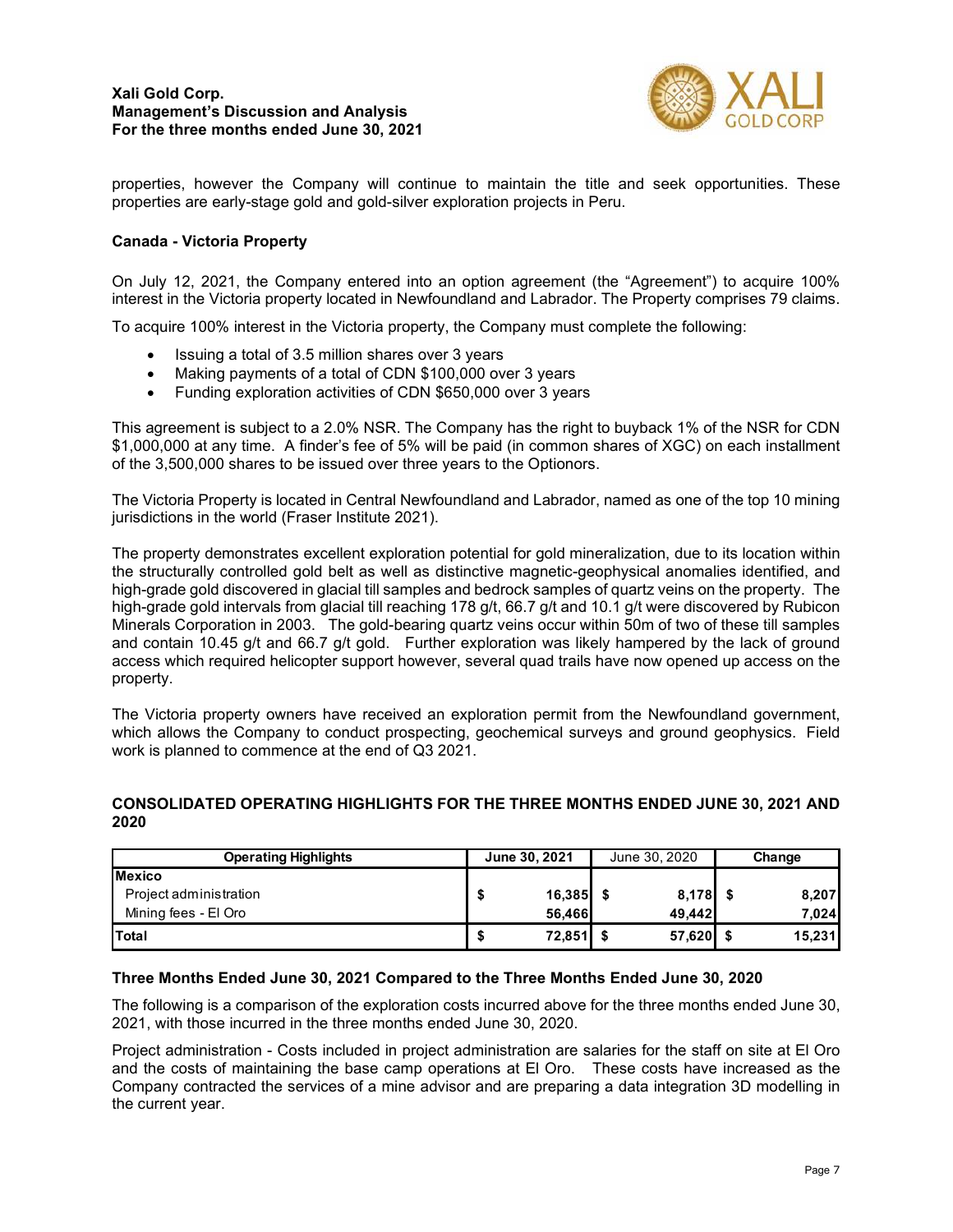

Mining fees El Oro Increased in 2020 - The increase in the provision for mining fees is largely related to exchange rates in this period compared with prior period.

# **QUARTERLY HIGHLIGHTS**

#### *Financial Condition*

The Company ended the period with cash of \$12,596, a decrease of \$20,075 from March 31, 2021**.** 

#### *Consolidated Financial Performance for the Three Months Ended June 30, 2021*

The net loss for the three months ended June 30, 2021, was \$400,902 compared to \$111,489 for the quarter ended June 30, 2020. Representing an increase in loss of \$289,413. Increase mainly due to the increase in General and administrative (G&A) expenses of \$102,666 and loss on foreign exchange of \$172,111 (compared with June 30, 2020 - \$27,836).

|                                               |     | June 30, 2021     |  | June 30, 2020   | Change |            |
|-----------------------------------------------|-----|-------------------|--|-----------------|--------|------------|
| Net income (loss)                             | \$. | $(400, 902)$   \$ |  | $(111, 489)$ \$ |        | (289, 413) |
| Audit and tax advisory                        |     | $22,142$ \$       |  | $8,694$ $$$     |        | 13,448     |
| Legal                                         |     | 19,307 \$         |  | $(4,049)$ \$    |        | 23,356     |
| Management fees, office salaries and benefits | \$  | $30,014$ \$       |  | $12,998$ \$     |        | 17,016     |
| Office, rent and miscellaneous                | \$I | $6,511$ \$        |  | $5,524$ \$      |        | 987        |
| Regulatory and filing fees                    | S   | $3,364$ \$        |  | $1,888$ \$      |        | 1,476      |
| Share-based payments                          |     | 40,556 \$         |  | $426$ \$        |        | 40,130     |
| Shareholder communications                    |     | $6,647$ $$\circ$$ |  | 394S            |        | 6,253      |

Other variances are as follows:

- Legal fees were \$19,307 for the three months ended June 30, 2021, compared to reduction of \$4,049 for the same period in 2020, representing an increase of \$23,356. This relates mainly to the incorporation and registration of the new subsidiary in Mexico, Minera Xali Oro S.A. de C.V.
- Management fees, office salaries and benefits were \$30,014 for the three months ended June 30, 2021, compared to \$12,998 for the same period in 2020, representing an increase of 17,016. This relates mainly to management personnel and Director of Operations fees, a new position.
- Share-based payments for the quarter ended June 30, 2021, were \$40,556 compared to \$426 in the quarter ended June 30, 2020. The increase is related to the granting of 200,000 options in fiscal 2021. (Nil for 2020).

## **LIQUIDITY AND CAPITAL RESOURCES**

There is a working capital deficiency of \$2,658,679 at June 30, 2021, including \$1,054,095 in amounts due to related parties, which primarily consist of \$636,946 payables due to Candente Copper Corp., a company with shared administrative expenses, common directors and management; and \$417,149 owing to directors and officers.

The Company anticipates that during the next year, a substantial portion of available capital resources will be used to pay accounts payable and accrued liabilities and commitments related to ongoing exploration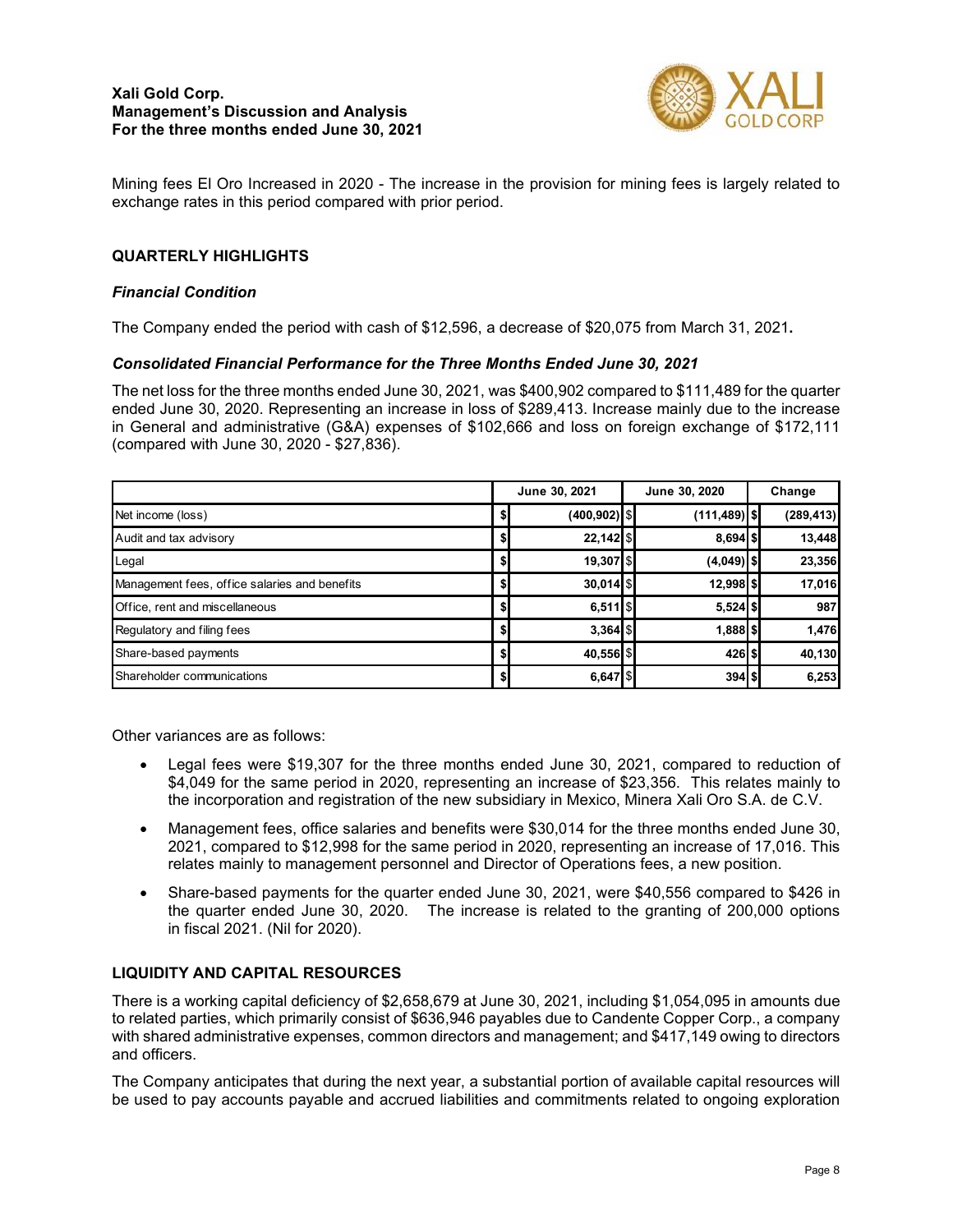

activities in Mexico and Peru. The Company anticipates the future need to raise additional capital to further project development in Mexico and Peru as well as receive continued vendor support.

On November 19, 2020, the Company closed a non-brokered private placement and issued 4,000,000 common shares at a price of Canadian \$0.05 per share for total proceeds of \$152,880 (Canadian \$200,000). Finder fees of \$1,901 were paid. The Company intends to use the net proceeds to advance development of its near term gold production and near surface exploration opportunities while advancing drill targets on the El Oro project and for general working capital purposes.

The company also issued 5,000,000 common shares at a price of Canadian \$0.05 per share for a total value of \$193,675 (Canadian \$250,000) under the agreement to acquire interest in SDA Plant.

The Company does not generate cash flows from operations and accordingly, the Company will need to raise additional funds by entering into a joint venture agreement or through the issuance of securities or resource secured debt. Although, the Company has been successful in raising funds in the past there can be no assurance that the Company will be able to raise sufficient funds in the future, in which case the Company may be unable to meet obligations in the normal course of business. These factors may cast significant doubt regarding the Company's ability to continue as a going concern. Should the Company be unable to discharge liabilities in the normal course of business, the net realizable value of the Company's assets may be materially less than amounts on the statement of financial position.

## **COMMITMENTS AND CONTINGENCIES**

Company has no material or significant commitments or contingencies other than the management and consulting agreements disclosed under related party transactions.

## **OFF BALANCE SHEET ARRANGEMENTS**

The Company has not entered into any off-balance sheet arrangements.

## **RELATED PARTY TRANSACTIONS**

Related parties consist of companies owned by executive officers and directors. The following is a list of the related parties that the Company entered into trading transactions with:

- Ridley Rocks Inc. Management and exploration fees.
- SW Project Management Former Vice President, project management and engineering fees.
- Xali Gold Corp. Shares expenses with Candente Copper Corp.; a company related by common directors and management.
- Lotz CPA Inc. Financial services, fees thereto.

The Company incurred the following fees and expenses in the normal course of operations for key management personnel for the three months ended June 30, 2021 and 2020. Expenses have been measured at the exchange amount that is determined on a cost recovery basis.

|                      |         | Three months ended June 30, |        |  |  |  |
|----------------------|---------|-----------------------------|--------|--|--|--|
|                      | 2021    |                             | 2020   |  |  |  |
| Management fees      | 76,692  |                             | 12,998 |  |  |  |
| Share-based payments | 28.453  |                             | 426    |  |  |  |
|                      | 105,145 |                             | 13.424 |  |  |  |

Share-based payments are the fair value of options expensed to directors and key management personnel during the three months ended June 30, 2021 and 2020.

The increase in management fees relates mainly to Director of Operations fees, a new position.